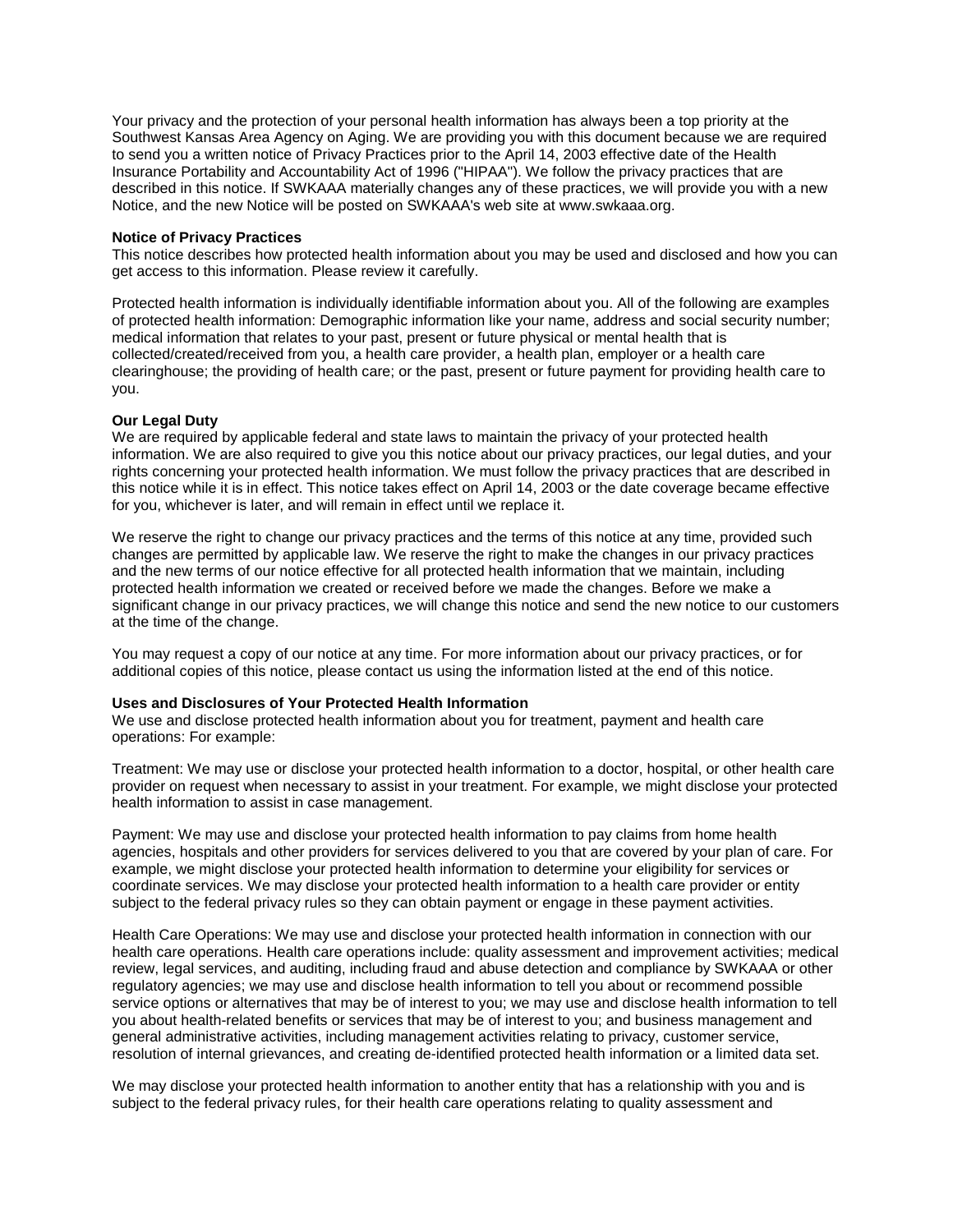improvement activities, reviewing the competence or qualifications of health care professionals, or detecting or preventing health care fraud and abuse.

Kansas Law: Kansas Law provides additional confidentiality protection in some circumstances. For example under K.S.A. 45-221 a public agency generally may not be required to disclose psychiatric, alcoholism or drug dependency treatment records which pertain to identifiable information with your specific authorization for release. For more information on Kansas's law related to these and other specially protected records, please refer to Kansas Statutes on-line at http://www.accesskansas.org/legislative/statutes/index.cgi or contact SWKAAA's Privacy Officer.

On Your Authorization: You may give us written authorization to use your protected health information or to disclose it to anyone for any purpose. If you give us an authorization, you may revoke it in writing at any time. Your revocation will not affect any use or disclosures permitted by your authorization while it was in effect. Unless you give us a written authorization, we cannot use or disclose your protected health information for any reason except those described in this notice.

To Your Family and Friends: We may disclose your protected health information to a family member, friend, or other person to the extent necessary to help with your health care or with payment for your health care. We may use or disclose your name, location and general condition or death to notify, or assist in the notification, of (including identifying or locating), a person involved in your care.

Disaster Relief: We may use or disclose your protected health information to a public or private entity authorized by law or by its charter to assist in disaster relief efforts.

Public Benefit: We may use or disclose your protected health information as authorized by law for the following purposes deemed to be in the public interest or benefit: as required by law; for public health activities, including disease and vital static reporting, child abuse reporting, FDA oversight, and to employers regarding workrelated illness or injury; to report adult abuse, neglect, or domestic violence; to health oversight agencies; in response to court and administrative orders and other lawful processes; to law enforcement officials pursuant to subpoenas and other lawful processes, concerning crime victims, suspicious deaths, crimes on our premises, reporting crimes in emergencies, and for purposes of identifying or locating a suspect or other person; to coroners, medical examiners, and funeral directors; to organ procurement organizations; to avert a serious threat to health or safety; in connection with certain research activities; to the military and to federal officials for lawful intelligence, counterintelligence, and national security activities; to correctional institutions regarding inmates and as authorized by state worker's compensation laws.

#### **Individual Rights**

Access: You have the right to look at or get copies of your protected health information, with limited exceptions.

You may request that we provide copies in a format other than photocopies. We will use the format you request unless we cannot practically do so. You must make a request in writing to obtain access to your protected health information when you make the request as an exercise of your HIPAA privacy rights. You may obtain a form to request access by using the contact information listed at the end of this notice. If you request copies, we will charge you a fee for the costs of copying, other supplies, postage if you want the copies mailed to you and staff time associated with your request. If you request an alternative format, we will charge a cost-based fee for providing your protected health information in that format.

Disclosure Accounting: You have the right to receive a list of instances in which we disclosed your protected health information for purposes other than for treatment, payment, health care operations, as authorized by you, and for certain other activities since April 14, 2003 or the date coverage became effective for you, whichever is later. For example, we would account for your protected health information or demographic information we disclose during an audit by the Kansas Department on Aging and Disability Services or pursuant to a court order. You must make your request in writing. We will provide you with the date on which we made a disclosure, the name of the person or entity to whom we disclosed your protected health information, a description of the protected health information we disclosed, the reason for the disclosure, and certain other information. If you request this accounting more than once in a 12-month period, we may charge you a reasonable, cost-based fee for responding to these additional requests. Contact us using the information listed at the end of this notice for a full explanation of our fee structure and how to make your request.